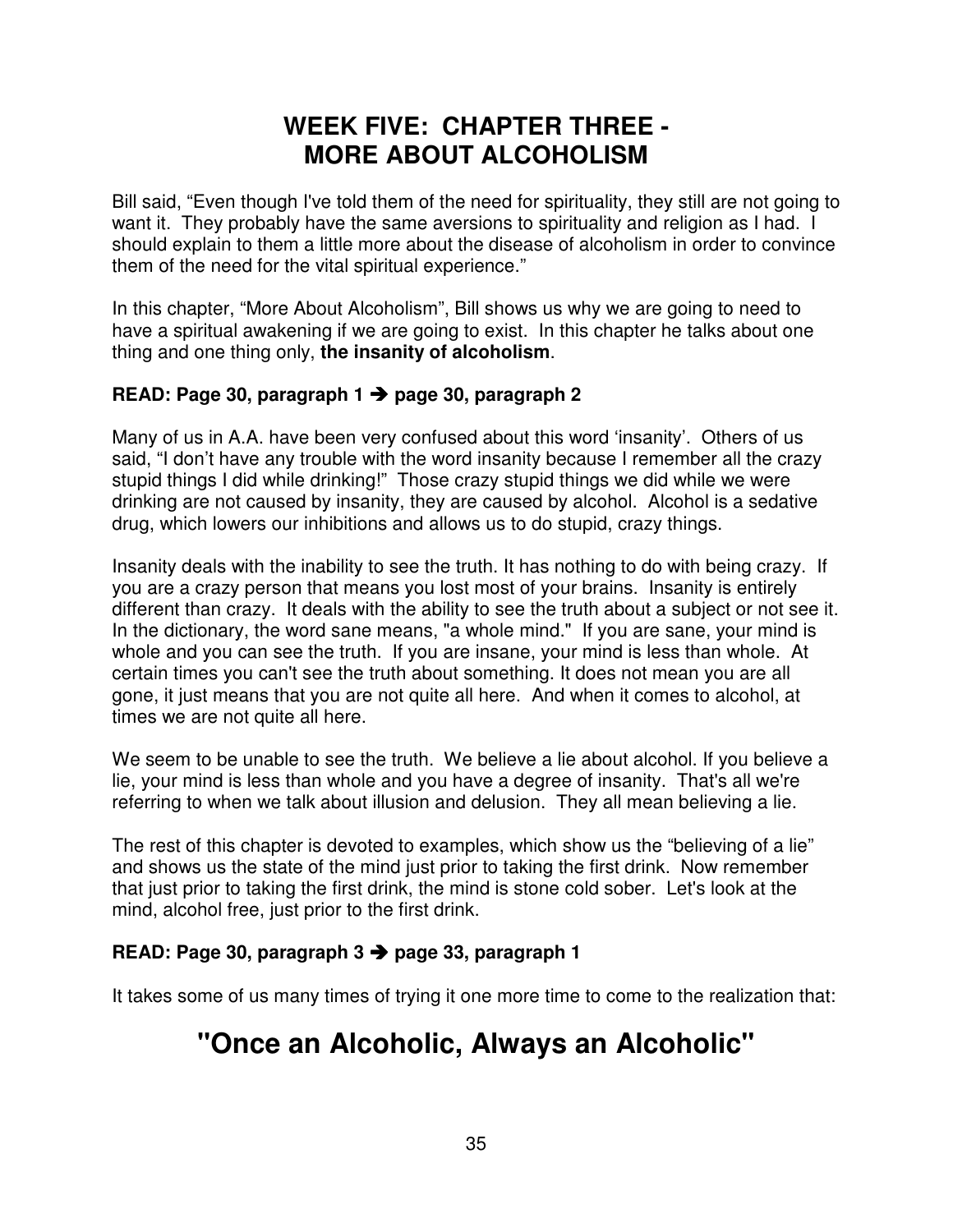### **READ: Page 33, paragraph 2 READ AFTER: page 37, paragraph 1**

How can such lack of proportion or the ability to think straight be called anything other than plain insanity? This kind of thinking about alcohol has been a characteristic in every single one of us.

### **READ: Page 37, paragraph 2 page 42, top paragraph**

Can you see that in those strange mental blank spots (insanity), that willpower and selfknowledge will not keep you from taking that first drink?

### **READ: Page 42, paragraph 2 page 43, bottom of page**

Now Bill has convinced me in this chapter that if I don't have that vital spiritual awakening there is no way I will stay sober because my insanity will always lead me back to thinking I can take that first drink.

Now we are faced with the idea that we are going to need a vital spiritual experience. Having come from a religion that taught me hellfire and brimstone, well, this put me in a terrible spot. Thank God, Bill came from the same place. Knowing a spiritual awakening is vital to our recovery, he wrote for us another chapter, "We Agnostics."

I think "Chapter Four – We Agnostics" is the greatest piece of spiritual information I have ever read. A.A. gives me two things, 1) It gives me the concept of "God as I understand Him", and 2) Chapter Four gives me a new understanding of God. It is in Chapter Four that my God changed from hellfire and brimstone to a kind and loving God. Chapter Four lets me make that leap from what God used to be, to a God of my understanding that I can use in my life to have that vital spiritual experience.

I'm going to have to make a decision soon. I am at the "turning point". I will have to decide to continue drinking till I die or live on a spiritual basis. Based on my own knowledge I cannot make that decision. Thank God for Chapter Four!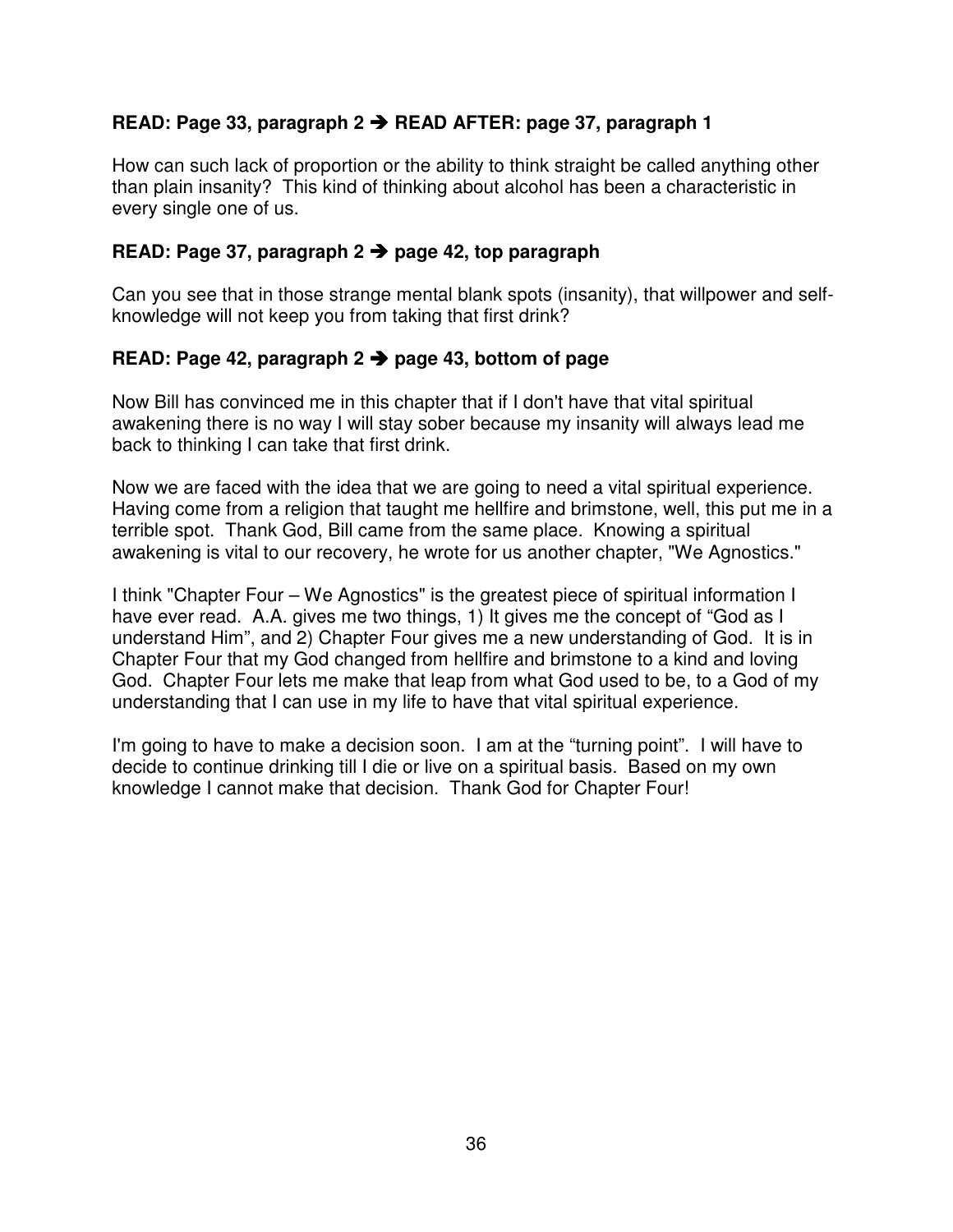## **BIG BOOK WORKSHOP HOMEWORK ASSIGNMENT**

### **\*\*\*NOTE: It is suggested that the homework be done soon after the workshop meeting and then reviewed with your sponsor before the next workshop meeting.**

- **1)** Read Chapter Four "We Agnostics" in The Big Book (1<sup>st</sup> time) USE HIGHLIGHTER! (Just read and highlight the 1st time you read through the chapter.)
- **2)** Read Chapter Four **"**We Agnostics**"** in The Big Book (2nd time). Answer the "Work Assignment Questions" below when you read the chapter the 2<sup>nd</sup> time.
- **3)** By now you should have completed writing most of your memories about why you are powerless over alcohol and why your life is unmanageable. If you are having<br>difficulty with these problems, discuss this with your sponsor.<br>WORK  $\triangle$ SSICNNETITE difficulty with these problems, discuss this with your sponsor. Always answer III<br>Always answernces<br>complete sexample !<br>write an example.

# WORK ASSIGNMENT QUESTIONS *Always answerences<sub>1</sub>!!*<br>"WE AGNOSTICS" *complete* example!" **"WE AGNOSTICS"**

### **PAGE 44**

- 1. Does a spiritual experience seem impossible? Do you feel as though you are an atheist? Are you an agnostic?
- 2. Have you had to face the fact that you must find a spiritual basis of life or else?

### **PAGE 45**

- 1. Would a mere code of morals or a better philosophy of life be sufficient to overcome your alcoholism?
- 2. Is lack of power your dilemma?
- 3. Do you believe the main object of this book is to enable you to find a Power greater than yourself that will solve your problem?

### **PAGE 46**

- 1. When God is mentioned, do you have honest doubt and prejudice?
- 2. Have you been able to lay aside prejudice and express a willingness to believe in a power greater than yourself?
- 3. Do you believe your own conception, however inadequate, is sufficient to make an approach and to effect a contact with God? (provided you take other simple steps)
- 4. Do you believe the realm of the spirit is broad, roomy, and all-inclusive?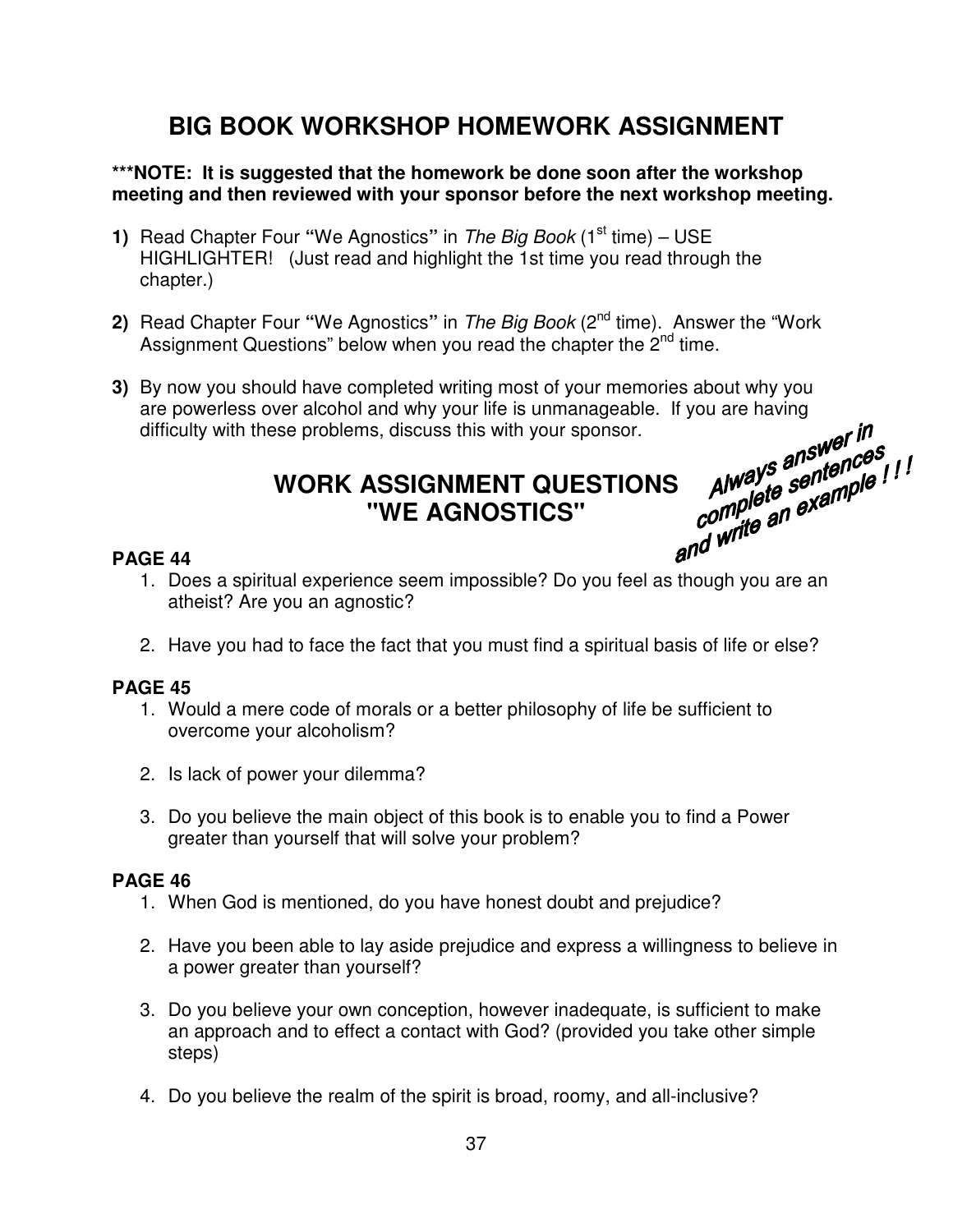# WORK ASSIGNMENT QUESTIONS (Continued) always answer in<br>"WE AGNOSTICS" Always antences" **"WE AGNOSTICS"**

### **PAGE 47**

- 1. Do you believe this is all you need to commence spiritual growth and to effect your first conscious relationship with God (first half of the Second Step)?
- 2. Do you now believe or are you even willing to believe, that there is a power greater than yourself? Do you believe that upon this simple cornerstone a wonderfully effective spiritual structure can be built?
- 3. Do you believe you cannot make use of spiritual principles unless you accept many things on faith which seem difficult to believe? Do you believe there is a process from simple belief to faith?

### **PAGE 48**

- 1. Have you found yourself handicapped by obstinacy, sensitivity, and unreasonable prejudice, and has even casual reference to spiritual things made you bristle with antagonism? Do you believe this thinking has to be abandoned?
- 2. Faced with alcoholic destruction (Step One), have you become as open minded on spiritual matters as you tried to be on other questions? In this respect was alcohol a great persuader? Did it finally beat you into a state of reasonableness?

### **PAGE 49**

1. In the past, have you chosen to believe that your human intelligence was the last word; the alpha and the omega, the beginning and the end of all? Was that vain of you?

### **PAGE 50**

- 1. Have you ever given the spiritual side of life a fair hearing?
- 2. Do you believe you need to gain access to and believe in a Power greater than yourself? Do you believe that this Power, in your case, can accomplish the miraculous, the humanly impossible?
- 3. Do you believe you will have to whole-heartedly meet a few simple requirements to have a revolutionary change in your way of living and thinking?

### **PAGE 51**

1. Leaving aside the drink question, do you see the underlying reasons why you were making "heavy-going" of life (lack of Power)?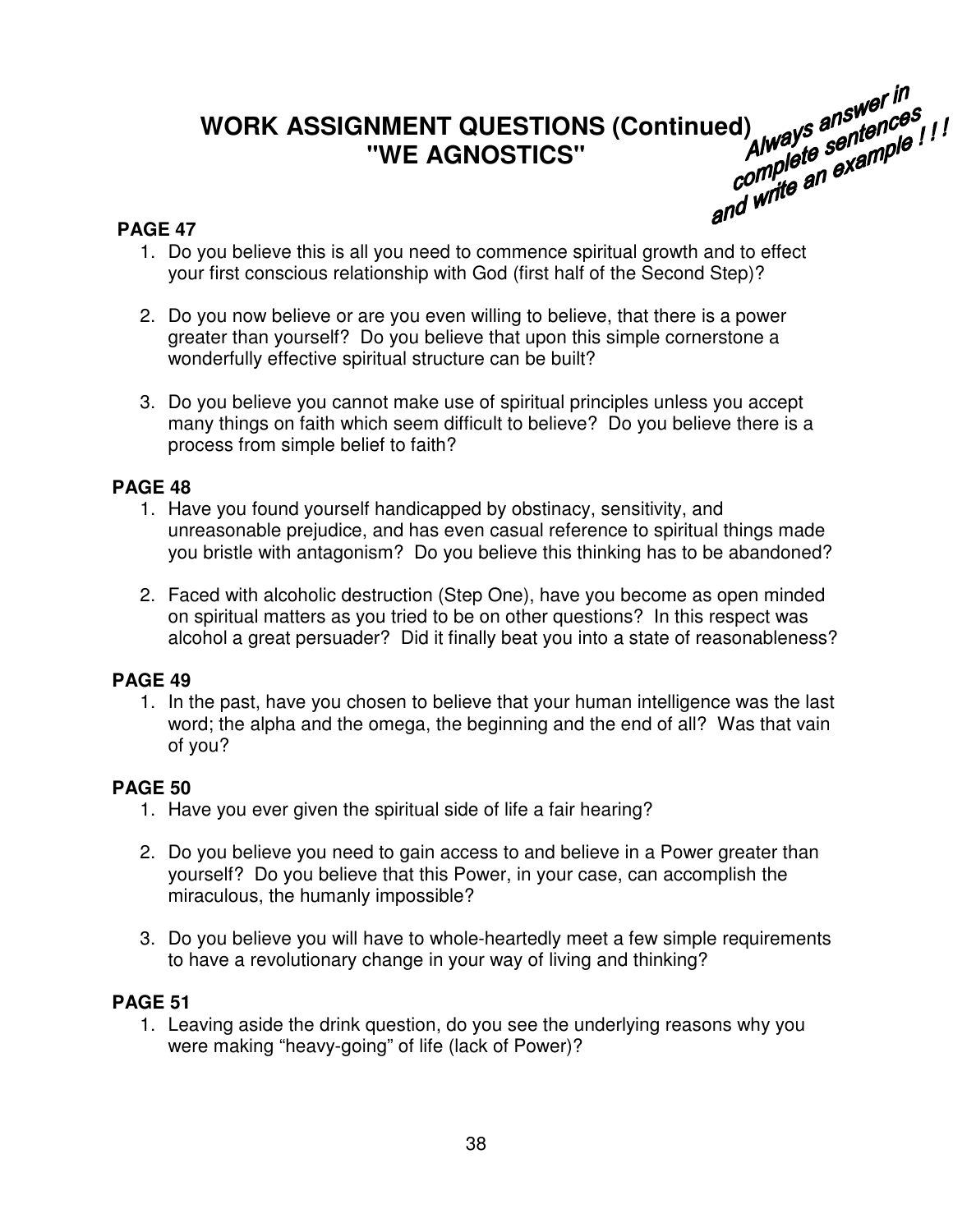# **WORK ASSIGNMENT QUESTIONS (Continued) "WE AGNOSTICS"**

1. In the realm of the spirit, has your mind been fettered by superstition, tradition and all sorts of fixed ideas?

### **PAGE 52**

- 1. Do you need to ask yourself why you should apply to your human problems (the unmanageability of your Life) the same readiness to change your point of view?
- 2. Did you stop doubting the power of God when you saw others solve their problems by a simple reliance upon God?
- 3. In the past, have you stuck to the idea that self-sufficiency will solve your problem?

### **PAGE 53**

- 1. Do you believe it is more sane and logical to believe than not to believe?
- 2. Faced with the First Step and crushed by a self-imposed crisis that you cannot postpone or evade, do you believe you have to fearlessly face the proposition that either God is everything or else He is nothing? That God either is or He isn't? What is your choice to be (second half of Step Two)?
- 3. Having arrived at this point, are you squarely confronted with the question of faith? Can you duck the issue? Have you already walked far over the bridge of reason toward the desired shore of faith?
- 4. Have you been faithful to the God of reason in one way or another? If so, have you discovered that faith has been involved all the time?

### **PAGE 54**

- 1. Can you still say the whole thing is nothing; created out of nothing; meaning nothing?
- 2. Have you seen that reason isn't everything?

### **PAGE 55**

- 1. Have you been fooling yourself? Do you believe, deep down within every man, woman and child is the fundamental idea of God?
- 2. Have you seen that faith in some type of God is a part of your make-up, just as much as the feeling you have for a friend?